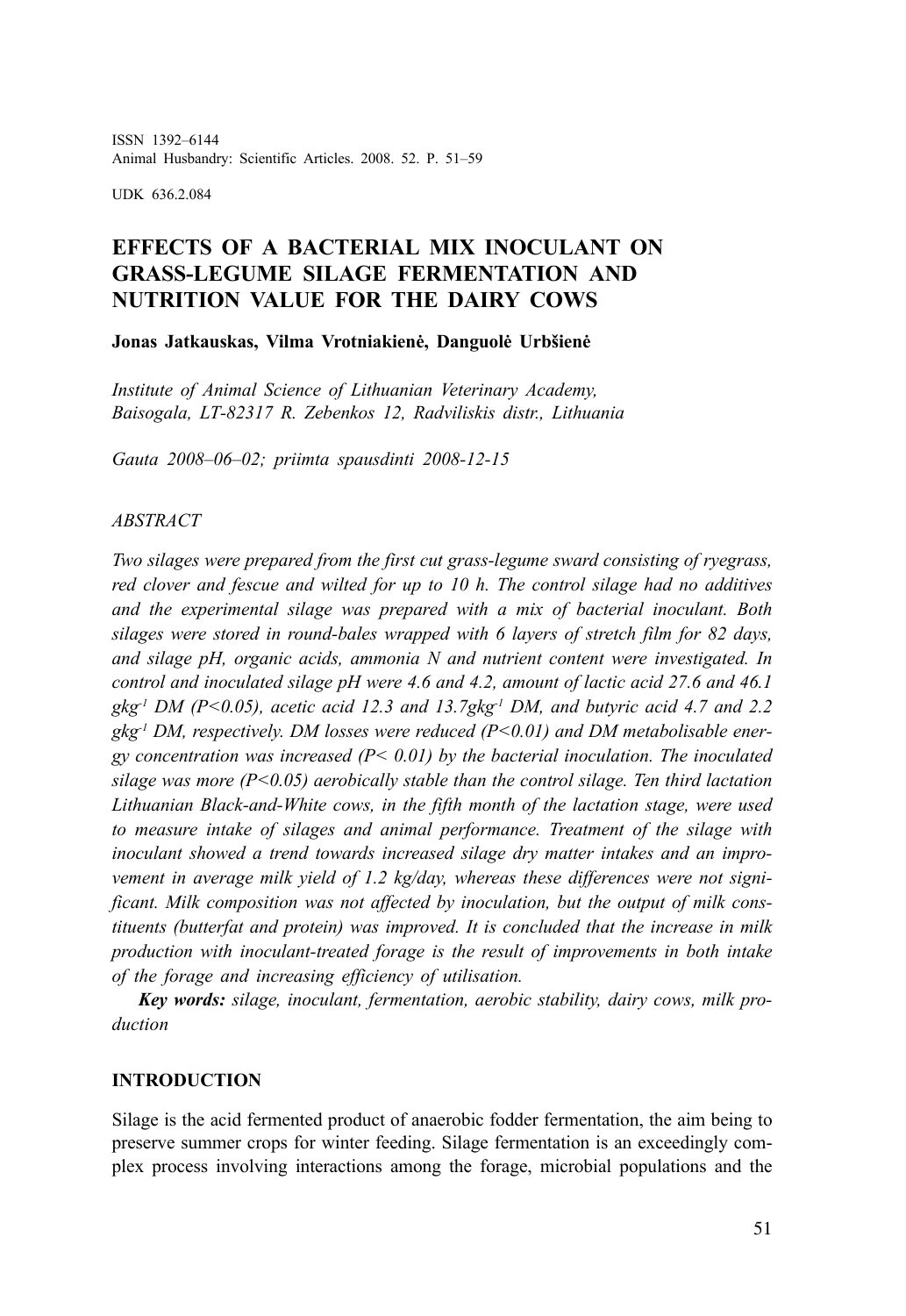ensiling environment [10]. Quality of feeds is characterized via their nutritional value and hygienic quality. Bacterial inoculants are useful means of improving both nutritional value and hygienic quality of silages [5, 6, 12, 13]. Inoculants can increase the rate of acidification and reduce the final pH and protein degradation in silages [4]. The inoculants can increase the rate of acidification and reduce the final pH and protein degradation in silages [5]. Inoculants containing lactic acid bacteria (LAB) can improve the fermentation quality and reduce dry matter (DM) losses of grass silages, providing that the herbage contains sufficient fermentable carbohydrates and the inoculant bacteria dominate the epiphytic population of LAB [8, 11]. The advantages of the use of biological inoculants, recently obtained bacterial additives, thanks to the suitable selection of lactic acid bacteria, have been stressed by many workers, and it is clear from the results that inoculants have a beneficial effect on the improvement of the fermentation quality [6, 12, 13] and hygienic quality of silages [5]. While an increasing number of studies have reported positive benefits from using some bacterial inoculants as silage additives, relatively few have reported production responses measured through dairy cows. Gordon (1989) has reported that dairy cattle offered inoculant treated silage achieved 9% higher silage DM intakes and a 10% higher milk yield than those offered untreated silage. However, Chamberlain *et al.* (1987) using the same inoculant found no such responses. According to the research made by foreign experts separate elements of silaging technology such as like technique, storage, supplements of conservation, packing material, etc, influence a lot the rates of fermentation, nutritional materials as well as the level of energy and hygienic conditions of feed. The research also noticed that these separate elements should be applied differently accordingly to geographical situation and climate conditions.

Therefore, this study was aimed at determining the effectiveness of homo-fermentative lactic acid bacteria mix at improving the fermentation and aerobic stability of red clover/grass silage. A further objective was to evaluate feed intake and milk production with diets based on grass-legume silages prepared using new technologies of biological inoculants and big bales.

#### **MATERIALS AND METHODS**

Grass/legume sward (50% *Lolium perenne,* 20% *Festuca pretense and* 30% *Trifolium pretense* (fresh matter basis) was harvested and wilted for up to 10 h. Round-bales (1.2 m diameter) were wrapped with 6 layers of stretch film. Forty-five bales were made without additive (hereafter named Control silage, C) and other 45 bales were inoculated with a mix of bacterial inoculant (*Lactobacillus plantarum* Milab 393, *Pediococcus acidilactici* P6 and P11, *Enterococcus faecium* M74, and *Lactococcus lactis* SR3.54), (hereafter named inoculated silage, L). The inoculant (dosage  $5x10<sup>5</sup>$  cfu/g fresh herbage; manufacture's advice) was applied using a commercial pump HP-20 (Junkkari, Finland). During the ensiling, samples of green forage were collected to determine the chemical composition. Five control bales and five inoculated bales were weighed inmediately after wrapping and also at day 82 of storage to measure dry matter (DM)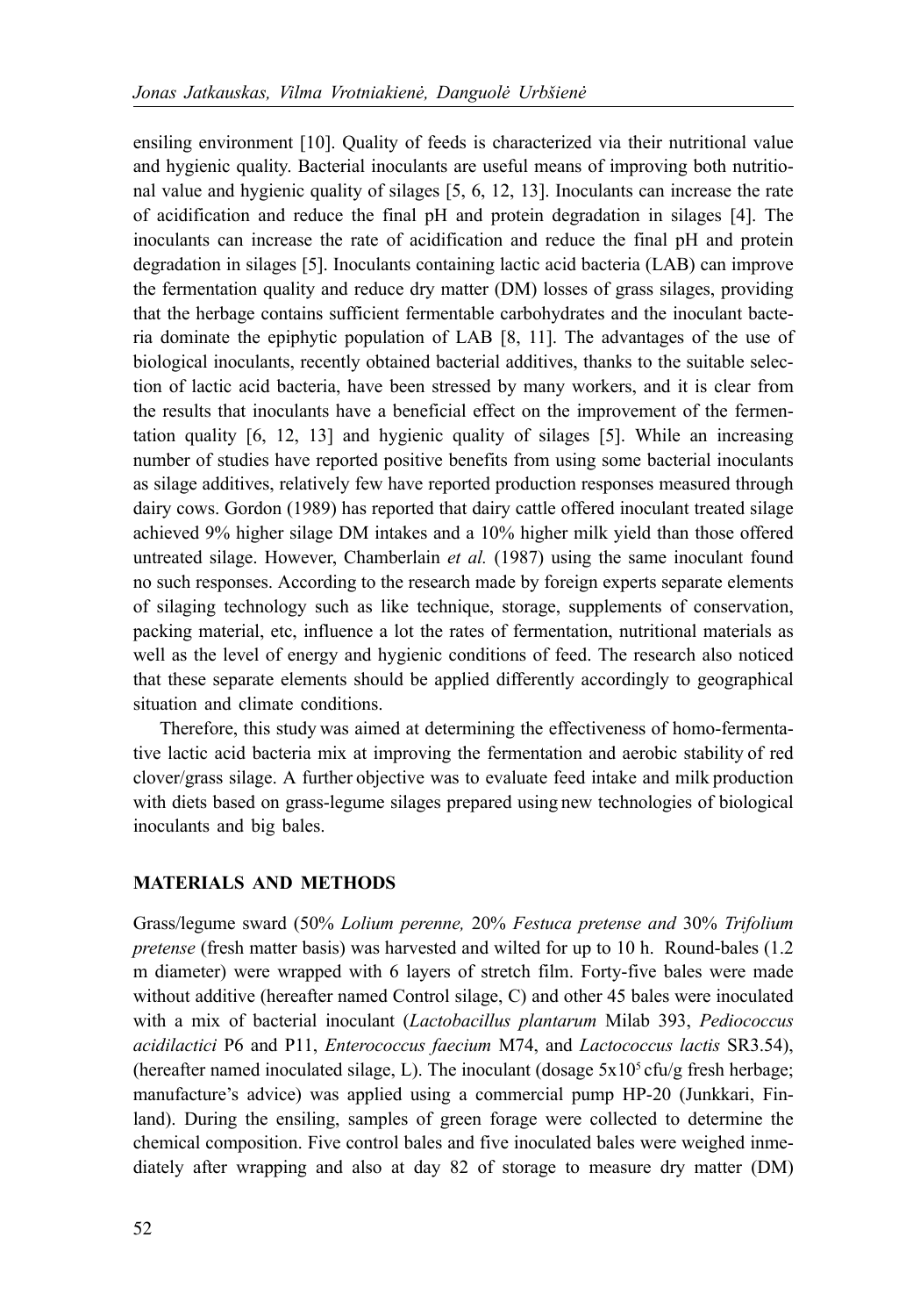losses.These bales were opened at day 82 and samples taken for analyses of fermentation pattern (fermentation acids, ammonia N and pH), chemical composition (standard methods of the AOAC (1995)) and aerobic stability of the silage material.

Aerobic stability was measured using data loggers that recorded every four hours temperature readings from thermocouple wires placed in three replicate 200-g silage representative samples aerated in open plastic bags placed into open-top polystyrene boxes (volume about 1.5 liters and wall thickness of 10 mm). There was an opening (diameter 25 mm) in the lid of the box through which the remainder of the plastic bag was pulled and opened so that air could freely pass. Thermocouple wires were inserted into the mid point of silage through the opening. The boxes were kept in constant room temperature  $(21^{\circ}C)$ . Aerobic deterioration was denoted by days (or hours) until the start of a sustained increase in temperature of more than  $2^{\circ}$ C above the ambient temperature.

Ten third lactation Lithuanian Black-and-White cows, in the fifth month of the lactation stage, were used to measure intake of silages and animal performance. During a 3-week pre-experimental period cows were offered *C silage ad libitum* together with the compound feed (75% barley, 10% wheat, 15% soybean meal (DM basis) plus vitamin-mineral premix). The compound feed was fed individually according to the cows' milk yield (280g per kg milk yield). At the end of the preexperimental period dairy cows were assigned into two groups of 5 cows each. Five pairs were made according to their milk production during the previous lactation, days in milk and milk yield, milk fat, milk protein during pre-experimental period. During the experimental period, which consisted of 100 days, two groups of cows (5 animals each) were offered *ad libitum* either C or L silages in two meals per day. During the experiment, the amounts of silages offered and refused were recorded daily for each cow. Forages were sampled once per collection period and pooled across collection periods, whereas the amount of compound feed was recorded at each meal. ME concentrations of dairy cows diets were estimated using the measured silage data, predicted silage methane energy output and tabulated energy values of concentrates.

Milk yield was recorded every two weeks and aliquot samples from morning and evening milking were bulked and contents of fat and protein analysed. The data were analysed by one-way ANOVA and means compared by Fisher's protected least significance difference (Fisher'PLSD).

#### **RESULTS AND DISCUSSION**

The total fermentation acids and lactic acid concentrations in the control silage (C) were lower by 41% (P<0.05) and by 70% (P<0.05) respectively than those that were additive-treated (L) Butyric acid and and ammonia-N concentrations were numerically higher in the C treatment than in the inoculant treatment but there were lower concentrations (by 30%, P<0.05) of water soluble carbohydrates (WSC) (Fig. 1; Table 1).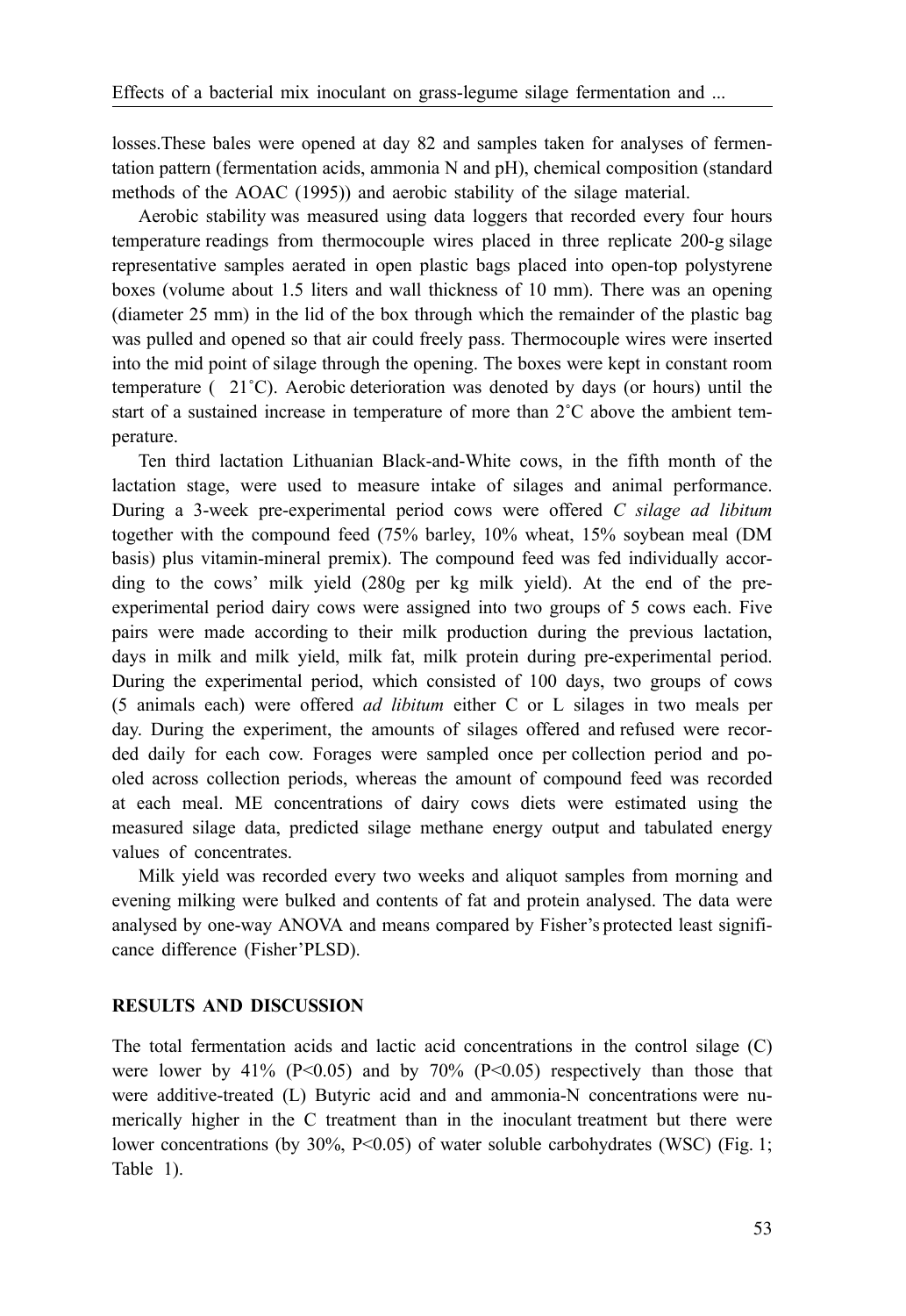

Fig. 1. **Effect of additive treatment on the fermentation characteristics of control (C) and inoculated (L) silages; (asterisk denotes significant differences of means at 0.05 level)**

| Table 1. Effect of inoculant treatment on the chemical composition of grass-legume silage |                 |         |       |           |              |  |  |
|-------------------------------------------------------------------------------------------|-----------------|---------|-------|-----------|--------------|--|--|
| Treatment                                                                                 | Green<br>forage | Silages |       | <b>SD</b> | Level of     |  |  |
|                                                                                           |                 | C       | L     |           | significance |  |  |
| Dry matter, (DM) g $kg^{-1}$                                                              | 348.3           | 336.8   | 328.4 | 14.70     | ns.          |  |  |
| In dry matter $g kg^{-1}$ :                                                               |                 |         |       |           |              |  |  |
| crude protein                                                                             | 132.8           | 137.9   | 139.5 | 9.19      | ns           |  |  |
| crude fibre                                                                               | 298.6           | 292.4   | 287.1 | 12.58     | ns           |  |  |
| WSC                                                                                       | 115.3           | 52.3    | 36.9  | 11.23     | *            |  |  |
| Ammonia N, g kg <sup>-1</sup> total N                                                     |                 | 45.6    | 35.2  | 8.65      | ns           |  |  |
| pН                                                                                        |                 | 4.6     | 4.2   | 0.29      | ns           |  |  |
| $ME$ , MJ $kg^{-1}$ DM                                                                    |                 | 9.9     | 10.6  | 0.36      | **           |  |  |
| DM losses, $g kg^{-1} DM$                                                                 |                 | 104.7   | 86.2  | 10.90     | **           |  |  |
|                                                                                           |                 |         |       |           |              |  |  |

 *Superscripts \* and \*\* denote statistical differences of means at 0.05 and 0.01levels, respectively.* 

Driehuis *et al.* (1997) working with silages inoculated with four strains of *L*. *plantarum* and two strains of *E*. *faecium* reported lower proportion of ammonia-N and pH and significantly higher concentrations of lactic acid compared to untreated silages and the present study confirms the above. In fact, as compared to the C silage, the L silage had numerically lower ammonia-N indicating reduced proteolysis. Winters *et al., (*2002)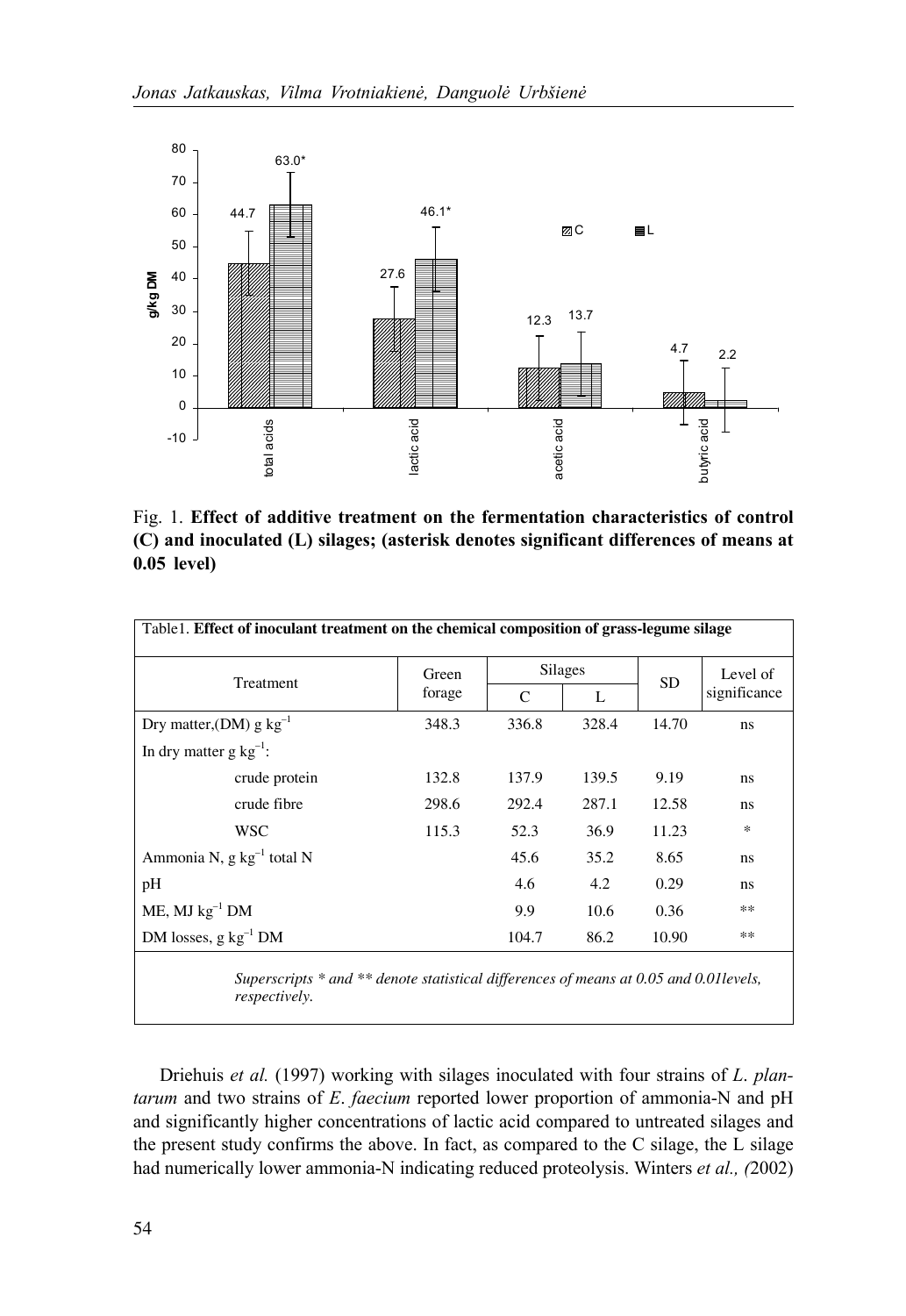found that inoculation with *L. plantarum* improved silage quality and reduced the extent of protein breakdown during ensiling of red clover. Due to the higher fermentation quality the nutrient losses (indicated by DM) were reduced by  $18.5\%$  (P<0.01) in the L silage compared with the C silage (Table 1). Thus, the metabolisable energy (ME) content of the L silage was 0.65 MJ kg<sup>-1</sup>DM higher (P<0.01) than that of the C silage.

The inoculant also increased  $(P<0.05)$  the aerobic stability (decrease of secondary fermentation, d3 and d4) of the silage (Fig.2). Moreover, the temperature rise  $(2^{\circ}C)$ during the first two days of ensiling was similar in both silages. Yeast and molds activity in the air-exposed material increase the silage temperature and Driehuis *et al.,* (2001) found that some inoculants can improve the aerobic stability in silages by inhibiting the growth of these organisms.



Fig. 2. **Effect of additive treatment on aerobic stability of grass-legume silage (asterisk denotes significant differences of means at 0.05 level)**

Table 2 shows the dairy cows feeding experiment results. The animals receiving the inoculant-treated silage consumed  $0.3 \text{ kgd}^{-1}$  more silage dry matter and produced 1.2 kg  $d^{-1}$  more milk than those given the control silage, whereas, these differences were not significant. Martinsson (1992) reported that the inoculant-treated silage increased silage DM intake by 7% during weeks 4–12 of lactation and attributed the effect to the higher digestibility of the inoculated silage. Castle and Watson (1973) concluded that an increase of one percentage unit in digestible organic matter in the DM would result in an increase in silage DM intake of 0.25 kgd<sup>-1</sup>. Higher silage dry matter intake and better performance of animals were found by Gordon (1989).

The contents of milk-fat and milk-protein did not differ between the silages. Nevertheless, due to higher milk yields the output of milk fat and milk protein for cows offered the L silage were slightly higher than outputs of cows offered the C silage, but differences were statistically not significant (Table 2).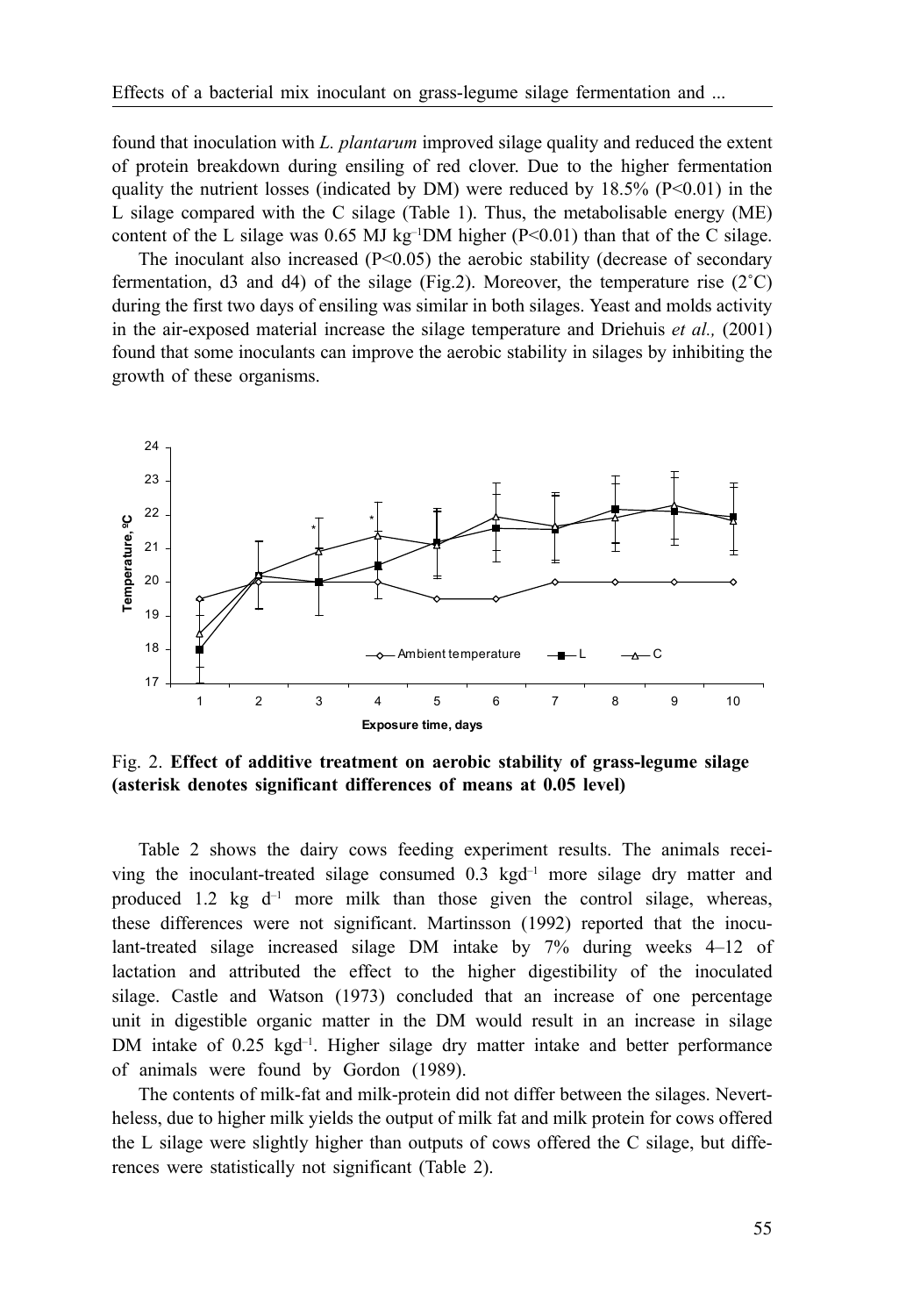| Table 2. Effects of different treated grass-legume silages on feed intake and milk production |                          |      |           |                          |  |  |  |
|-----------------------------------------------------------------------------------------------|--------------------------|------|-----------|--------------------------|--|--|--|
| Treatment                                                                                     | <b>Silages</b><br>L<br>C |      | <b>SD</b> | Level of<br>significance |  |  |  |
| Silage intake, kg DM $com^{-1}$ day <sup>-1</sup>                                             | 11.8                     | 12.1 | 0.87      | ns                       |  |  |  |
| Total DMI, kg $\text{row}^{-1}$ day <sup>-1</sup>                                             | 16.4                     | 17,0 | 1.59      | ns                       |  |  |  |
| Total ME intake, MJ                                                                           | 172                      | 186  | 20.15     | ns                       |  |  |  |
| Daily milk production                                                                         |                          |      |           |                          |  |  |  |
| Milk, kg $\text{row}^{-1}$ day <sup>-1</sup>                                                  | 18.4                     | 19.7 | 2.01      | ns                       |  |  |  |
| ECM, kg $\text{cow}^{-1}$ day <sup>-1</sup>                                                   | 17.9                     | 19.1 | 2.09      | ns                       |  |  |  |
| Milk composition                                                                              |                          |      |           |                          |  |  |  |
| Fat, $g kg^{-1}$                                                                              | 38.3                     | 38.0 | 11.02     | ns                       |  |  |  |
| Protein, $g kg^{-1}$                                                                          | 34.1                     | 34.0 | 9.12      | ns                       |  |  |  |
| Milk constituent output                                                                       |                          |      |           |                          |  |  |  |
| Fat, $g \, \text{d}$ ay <sup>-1</sup>                                                         | 706                      | 747  | 39.51     | ns                       |  |  |  |
| Protein, $g \, \text{day}^{-1}$                                                               | 627                      | 668  | 7.94      | ns                       |  |  |  |

### **CONCLUSIONS**

The homo-fermentative lactic acid bacteria mix additive was effective at increasing lactic acid concentration in silage, at preventing butyric acid fermentation and DM losses, also it was the effective treatment for curtailing proteolysis and enhancing aerobic stability. These studies confirmed the higher intake potential and milk production from inoculated grass- legume silage compared with spontaneous fermented silage. Inoculated silage led to a 1.2 kg/d increase in milk yield in comparison with spontaneous fermented silage.

It is, therefore, concluded that homo-fermentative lactic acid bacteria mix, which contained *Lactobacillus plantarum* Milab, *Pediococcus acidilactici*, *Enterococcus faecium* M74, and *Lactococcus lactis*, is a promising inoculant for grass-legume silage.

### **References**

- 1. Association of official analytical chemists (AOAC) International. Official Methods of Analysis. 1995. Vol.2. Association of Analytical Communities, 481 North Frederic Avenue, Suite 500, Gaithersburg, Maryland 20877-2417 USA.
- 2. Castle M.E., Watson J.M. Silage and milk production. A comparison between grass silages made with and without formic acid. *Journal of the British Grassland Society.* 1973. Vol. 28. P. 73–80.
- 3. Chamberlain D.G., Thomas P.C., Robertson S. The effect of formic acid, bacterial inoculation and enzyme additives on feed intake and milk production in cows given silage of high or moderate digestibility with two levels of supplementary concentrates. *Eighth Silage Conference.* Institute for Grassland and Animal Production, 1987. P. 31–32.
- 4. Driehuis F., Wikselaar Van P.G., Vuuren Van A.M. et al. Effect of a bacterial inoculant on rate of fermentation and chemical composition of high dry matter grass silages. *Journal of Agricultural Science.* 1997. Vol. 128. P. 323–329.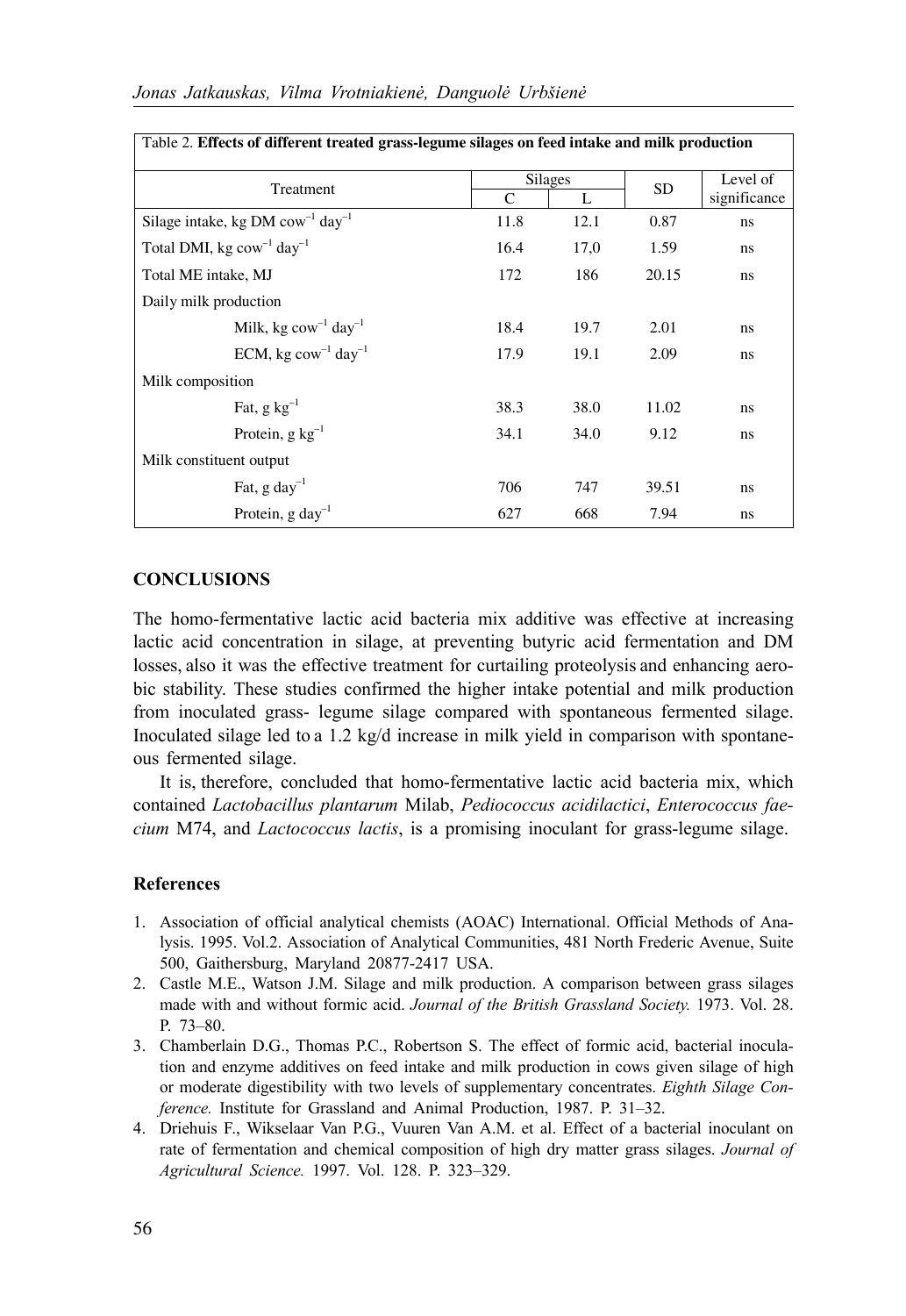- 5. Driehuis F., Oude Elferink S.J.W.H., Van Wikselaar P.G. Fermentation characteristics and aerobic stability of grass silage inoculated with *Lactobacillus buchneri,* with or without homofermentative lactic acid bacteria. *Grass and Forage Science.* 2001. Vol. 56. P. 330–343.
- 6. Fychan R., Roberts J.E., Theobald V.J. Yield and silage quality of red clover and Lucerne stands. Proceedings of the 13<sup>th</sup>International silage Conference, September 11-13, Auchincruive, Scotland, 2002. P. 88–89.
- **7. Gordon F.J. An evaluation through lactating cattle of a bacterial inoculant as an additive for grass silage.** *Grass and Forage Science***. 1989. Vol. 44. P. 169–179**.
- 8. Proceedings of the Eurobac Conference. Uppsala: Swedish University of Agricultural Sciences, 1990.
- 9. Martinsson K. A study of the efficacy of a bacterial inoculant and formic acid as additives for grass silage in terms of milk production. *Grass and Forage Science.* 1992. Vol. 47. P. 189–198.
- 10. Muck R., Shinners K. Conserved forage (silage and hay): progress and priorities. *Proceedings of the 19th International Grassland Congress*, Sćo Paulo, Brazil, 2001. P. 753–762.
- 11. Spoelstra S.F. Chemical and biological additives in forage conservation. In: Forage Conservation towards 2000, Proc. European Grassland Federation Conference (Eds G. Pahlow & H. Honig), *Landbauforschung Völkenrode Sonderheft 123*. 1991. P. 48–70. Braunschweig: Bundesfor-schungsanstalt für Landwirtschaft Braunschweig-Völkenrode.
- 12. Winters A., Lloyd J., Leemans K. et al. Effects of inoculation with Lactobacillus plantarum on protein degradation during ensilage of red clover. *Proceedings of the 13<sup>th</sup>International silage Conference,* September 11–13, Auchincruive, Scotland, 2002. P. 108–109.
- 13. Wrobel B., Zastawny J. The nutritive value and aerobic stability of big bale silage treated with bacterial inoculants. *Proceedings of the 20<sup>th</sup>General Meeting of the European Grassland Federation*, June 21–24, Luzern, Switzerland, 2004. P. 978–980.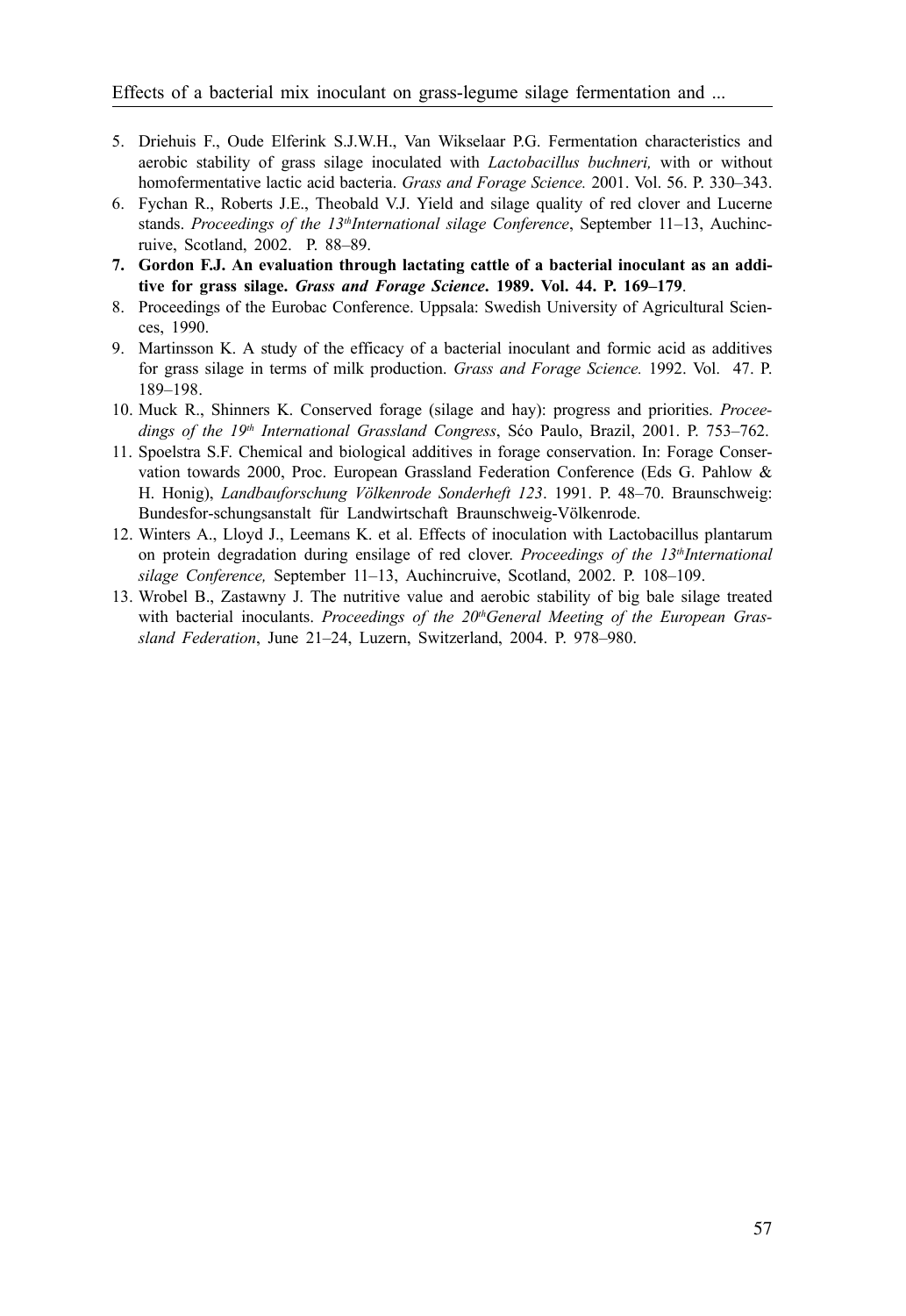ISSN 1392–6144 Gyvulininkystė: Mokslo darbai. 2008. 52. P. 51–59

UDK 636.2.084

## **BAKTERIJŲ MIŠINIO PRIEDO ĮTAKA VARPINIŲ-ANKŠTINIŲ ŽOLIŲ SILOSO FERMENTACIJAI IR MAISTINEI VERTEI BEI MELŽIAMŲ KARVIŲ PRODUKTYVUMUI**

## **Jonas Jatkauskas**<sup>1</sup> **, Vilma Vrotniakienė, Danguolė Urbšienė**

Lietuvos veterinarijos akademijos Gyvulininkystės institutas, *R. Žebenkos g. 12, LT-82317 Baisogala, Radvilikio r.*

Santrauka

Buvo tiriamas pieno rūgštį produkuojančių homofermentatyvinių bakterijų mišinio (*Lactobacillus plantarum* Milab, *Pediococcus acidilactici*, *Enterococcus faecium* M74, and *Lactococcus lactis*) priedo efektyvumas 10 val. pavytintų varpinių-ankštinių žolių siloso, pagaminto ritiniuose, fermentacijos rodikliams, pašaro aerobiniam stabilumui ir melžiamų karvių produktyvumui. Kontrolinio siloso ir siloso su inokulianto priedu pH rodiklis buvo atitinkamai 4,6 ir 4,2, pieno rūgšties – 27,6 ir 46,1 gkg<sup>-1</sup> SM, acto rūgšties – 12,3 ir 13,7gkg<sup>-1</sup> SM, sviesto rūgšties – 4,7 ir 2,2 gkg-1 SM. Inokulianto priedas sumažino (P<0,01) SM nuostolius ir padidino (P<0,01) energijos koncentraciją pašaro sausojoje medžiagoje bei pagerino siloso (P<0,05) aerobinį stabilumą. Šėrimo bandymas atliktas su dešimčia trečios laktacijos ir penkto laktacijos mėnesio Lietuvos juodmargių veislės melžiamų karvių. Inokulianto priedas pagerino siloso ėdamumą ir 1,2 kg per dieną padidino pieno primilžius, tačiau šie skirtumai statistiškai nepatikimi. Silosas su inokulianto priedu neturėjo esminės įtakos melžiamų karvių pieno sudėčiai, tačiau vidutiniškai iš vienos karvės buvo gauta daugiau pieno riebalų ir pieno baltymų. Galima teigti, kad karvių produktyvumas padidėjo dėl geresnio inokuliuoto siloso suėdimo ir geresnio jo maisto medžiagų įsisavinimo, lyginant su įprastai užraugtu silosu.

**Raktažodžiai:** silosas, inokuliantas, fermentacija, aerobinis stabilumas, karvė, pieno produkcija

<sup>&</sup>lt;sup>1</sup> Corresponding author. Tel. +370 422 65383, e-mail: pts@lgi.lt